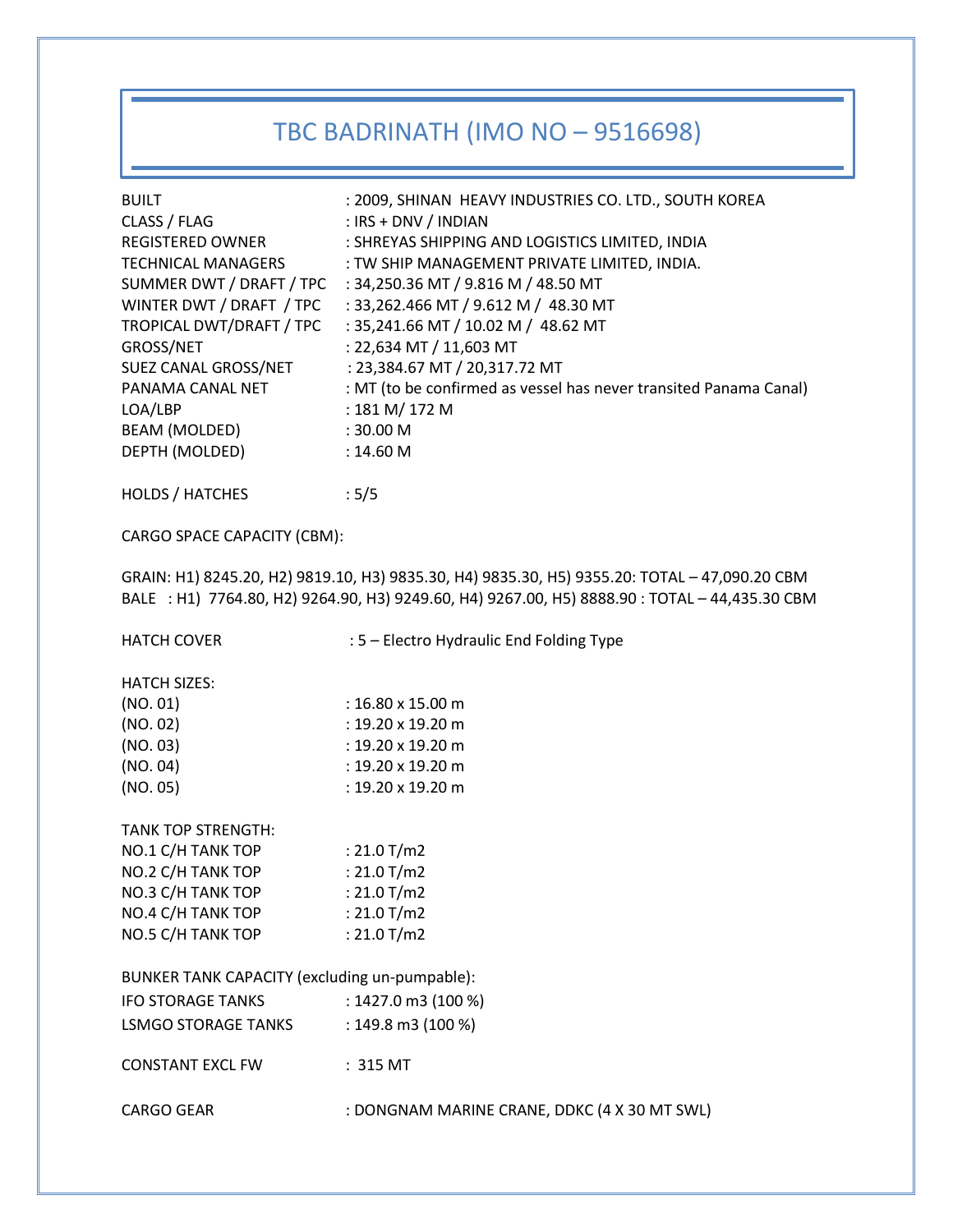# **SPEED / CONSUMPTION**

#### **MAIN ENGINE DAILY CONSUMPTION – SEA SPEED**

BALLAST: ABOUT 14.0 KNOTS ON ABOUT 21.0 MT IFO + 0.10 MT MGO LADEN: ABOUT 13.5 KNOTS ON ABOUT 22.0 MT IFO + 0.10 MT MGO

# **MAIN ENGINE DAILY CONSUMPTION – ECONOMIC SPEED**

BALLAST: ABOUT 12.50 KNOTS ON ABOUT 15.0 MT IFO + 0.10 MT MGO LADEN: ABOUT 11.80 KNOTS ON ABOUT 15.50 MT IFO + 0.10 MT MGO

## **AUXILIARY ENGINES DAILY CONSUMPTION** -

AT SEA: ABOUT 4.0 MT IFO

FOR MAIN ENGINE BLOW-THROUGH AND CLEANING PURPOSES RESULTING IN AN EXTRA CONSUMPTION OF UP TO ABOUT 0.3 MT IFO PER DAY IN ADDITION TO MENTIONED ABOVE FOR VARIOUS PARAMETERS.

VESSEL USUALLY RUNS ONLY ONE (1) AUXILARY ENGINE "AT SEA", HOWEVER OCCASIONALLY TWO (2) AUXILARY ENGINES MAY BE REQUIRED TO BE RUN, DUE TO BALLAST EXCHANGE OR SUCH AVCTIVITIES. FUEL CONSUMPTION MAY INCREASE DURING THIS PERIOD OF RUNNING TWO (2) AUXILARY ENGINES BY UP TO ABOUT 1.5 MT IFO PER DAY IN THE ABOVE STATED.

#### **PORT/ANCHORAGE CONSUMPTION**

| IDLE.          | : ABT 4.0 MT IFO + 0.10 MT MGO |
|----------------|--------------------------------|
| <b>WORKING</b> | : ABT 6.0 MT IFO + 0.10 MT MGO |

BUNKER SPECIFICATION:

IFO SPEC: RMG 380 CST ISO 8217:2010 UNTIL SUPERSEDED BY NEW STANDARDS. LSMGO SPEC: DMB/A 8217:2010 UNTIL SUPERSEDED BY NEW STANDARDS.

NOTE: VESSEL IS NOT SCRUBBER FITTED AND BURNS IFO WITH NOT MORE THAN 0.5% SULPHUR CONTENT – IN ACCORDANCE WITH NEW IMO CONVENTION 2020 ON MARINE FUEL SULPHUR CONTENT REQUIREMENT.

ABOVE SPEED AND CONSUMPTION FIGURES ARE BASIS SUMMER DRAFT, EVEN KEEL, NO DECK CARGO, VALID ONLY UNDER GOOD WEATHER CONDITIONS UPTO/INCL BEAUFORT SCALE 4 AND/OR DOUGLAS SEA STATES SCALE 3 AND SIGNIFICANT WAVE HEIGHT MAX 1.25M, WITH NO ADVERSE CURRENT/ NEGATIVE INFLUENCE OF SWELL IN DEEP WATER OF MIN 7 TIMES SHIP'S DRAFT, SEA TEMPERATURE OF MAX 28°C AND BASIS CLEAN/SMOOTH HULL AND PROPELLER.

VESSEL MANEUVERS WITH MAIN ENGINE + 2 AUXILIARY ENGINES RUNNING SIMULTANEOUSLY CONSUMING IFO 380 CST FUEL DURING ARRIVAL/DEPARTURE PORTS/ANCHORAGES AND SHIFTING BERTHS AS ALSO DURING PERIODS OF RESTRICTED VISIBILITY AND NARROW/SHALLOW WATERWAYS/RIVERS ETC. AND ANY OTHER EMERGENCIES; PURELY AT THE DISCRETION OF THE MASTER. FURTHER, VESSEL RESERVES THE RIGHT TO USE LSMGO FOR MAIN ENGINE AND GENERATOR ENGINES DURING SUCH MANEUVERS.

SEABUOY TO SEABUOY ON VOYAGES LESS THAN 48 HRS AND 24 HRS AFTER COSP/PRIOR EOSP ALWAYS EXCLUDING.

ALL ABOVE STATED FIGURES ARE 'ABOUT' MEANING AN ALLOWANCE OF 0.5 KNOTS ON SPEED AND 5% ON BUNKER FUEL CONSUMPTIONS.